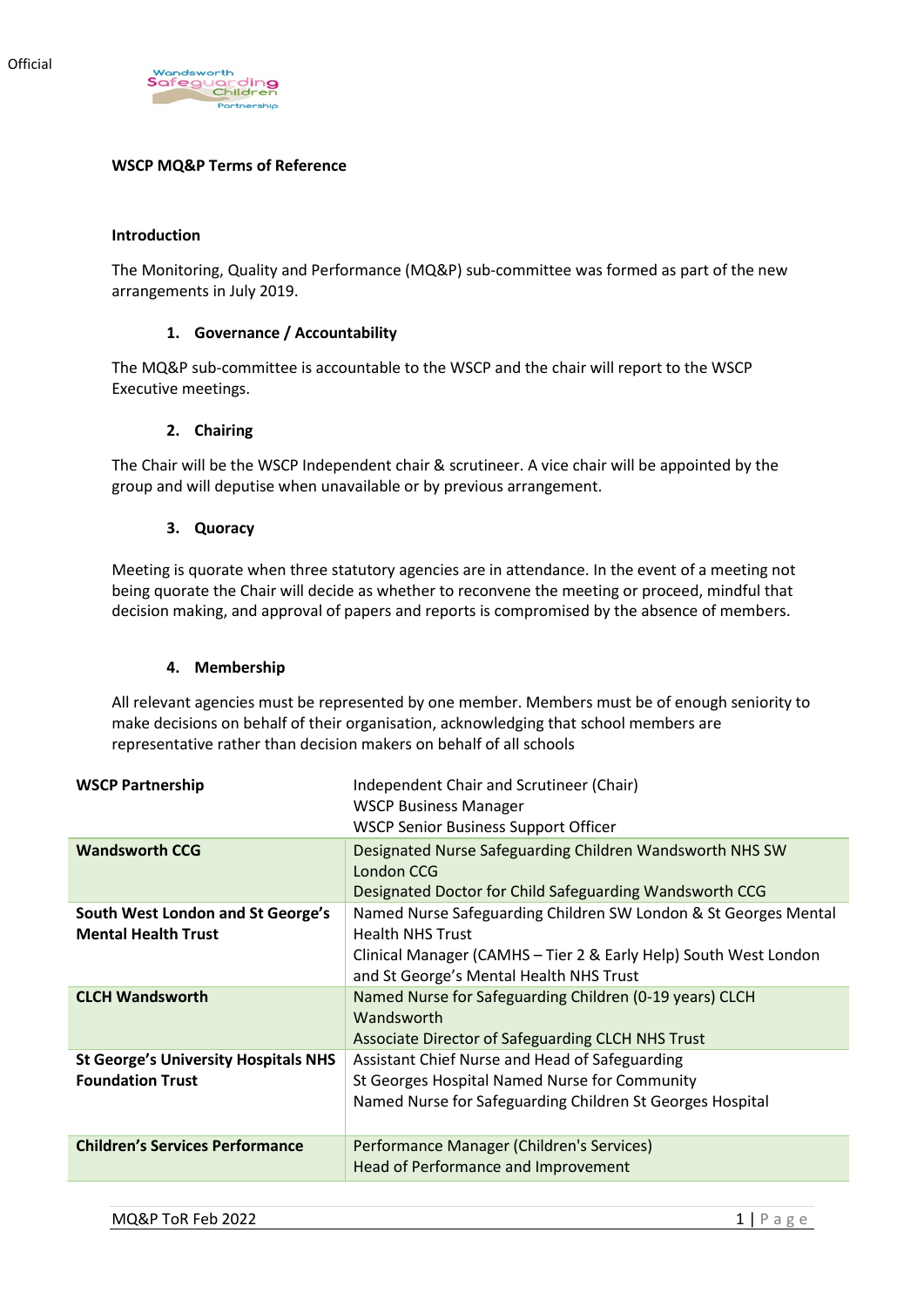

| <b>Children's Social Services &amp; Early</b><br>Help | Head of Children's Social Care Academy / Principal Social Worker<br>Head of THRIVE Innovation and Impact<br>Head of Children's Commissioning<br>Head of Safeguarding Standards Service<br>Safeguarding Children Manager |
|-------------------------------------------------------|-------------------------------------------------------------------------------------------------------------------------------------------------------------------------------------------------------------------------|
| <b>Education</b>                                      | Principal of Nightingale Community Academy<br>Head of School Participation and Performance                                                                                                                              |
| <b>Community Safety</b>                               | <b>Vulnerabilities Manager</b>                                                                                                                                                                                          |
| <b>Housing</b>                                        | Housing Policy & Performance Officer                                                                                                                                                                                    |
| <b>Police</b>                                         | Detective Sergeant - Safeguarding PCLO Southwest BCU<br>DI South West BCU Safeguarding Hub - MASH/CAIT<br>Referrals/PCLO/CSE/ART                                                                                        |
| <b>Voluntary &amp; Community Sector</b>               | <b>Voluntary &amp; Community Sector Representative</b>                                                                                                                                                                  |
| <b>National Probation Service</b>                     | Wandsworth Probation Head of Service                                                                                                                                                                                    |
| <b>Public Health</b>                                  | Senior Public Health Lead                                                                                                                                                                                               |

### **5. Attendance / Frequency**

The meetings will take place bi-monthly, and members recalled for extraordinary meetings as required. The sub-committee members will commit to attending all meetings and will delegate to their deputy when unable to attend. Attendance should be regular. Member's failure to attend regularly will be asked to locate a permanent substitute

### **6. Purpose/ Scope**

6.1

- To have full overview of partnership activity.
- Ensure a clear line of reporting for the other sub-committees and to enable the MQ&P sub-committee to have a full view of partnership activity
- Enable the Executive to retain and perform its strategic and governance role effectively
- 6.2 To ensure that the accountability of the partnership is rooted in performance and quality assurance information which holds partners to account. It will achieve this by effectively monitoring, scrutinising, and evaluating safeguarding practice undertaken by all safeguarding partners and relevant agencies within Wandsworth.
- 6.3 Will lead performance analysis, aligned to priorities challenge the safeguarding partners and relevant agencies to improve and support them through collaborative working, monitor and review single agency inspections from the safeguarding partners and relevant agencies make robust referrals to, and challenging the Executive, making the acceptance of challenge a cultural expectation.
- 6.4 Focus on lessons and consequences and ensure escalation of learnings, will be responsible to the Executive for establishing, co-ordinating, implementing, and monitoring quality assurance activity and performance issues on a multi-agency basis in respect of safeguarding children and young people, challenge the safeguarding partners and relevant agencies to improve and support them through collaborative working
- 6.5 Monitor and review single agency inspections from the safeguarding partners and relevant agencies. Focus on lessons and consequences and ensure escalation of learnings. Responsible to the Executive for establishing, coordinating, implementing, and monitoring quality assurance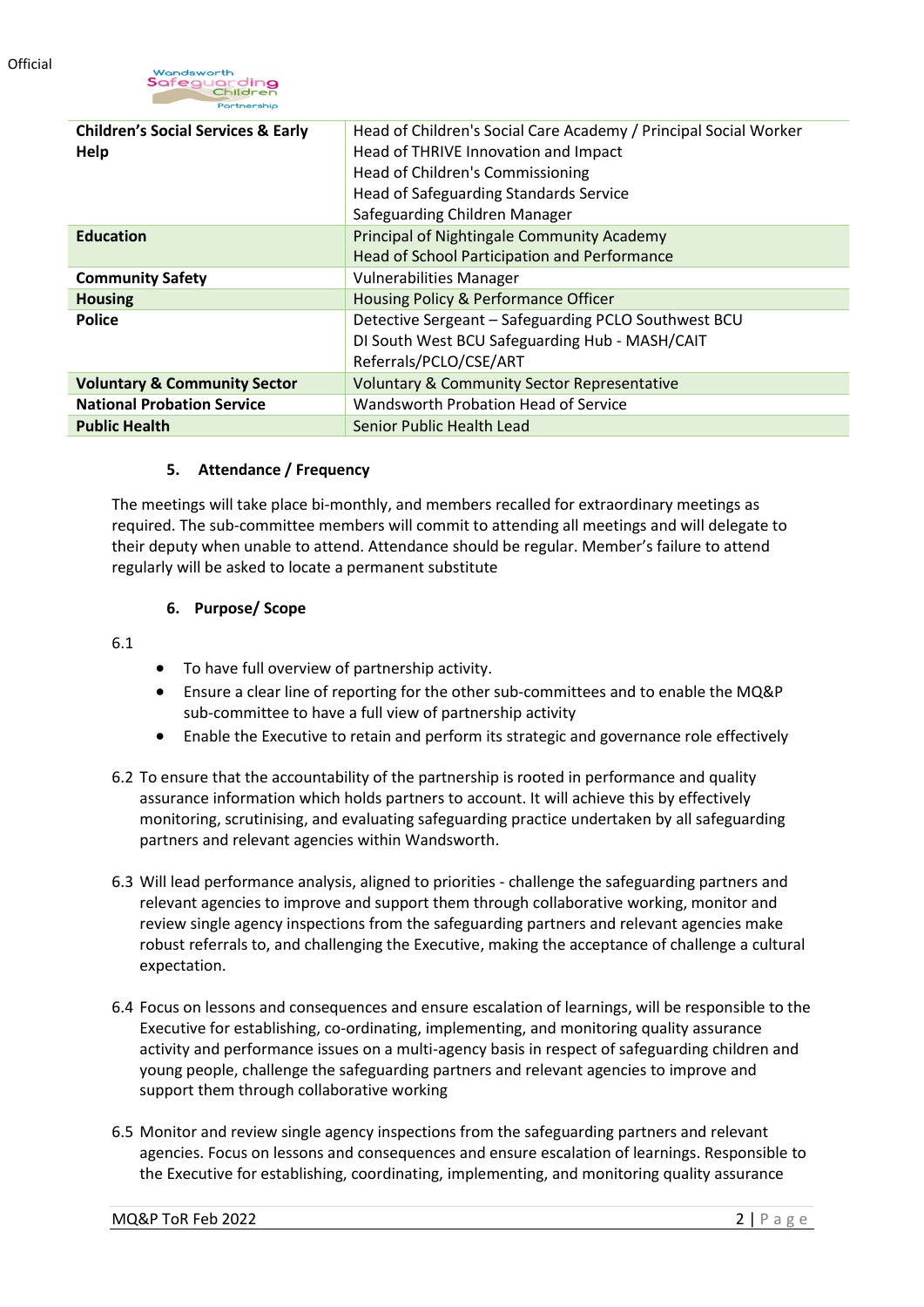

activity and performance issues on a multi-agency basis in respect of safeguarding children and young people

## **7 Roles and Responsibility**

- 7.1 To review the development and implementation of procedures and practice for safeguarding and promoting the welfare of children in Wandsworth as set out in regulation, and monitoring the effectiveness of both the procedures and the practice
- 7.2 To ensure there is clarity about the action to be taken when there are concerns about a child's safety or welfare, including thresholds for intervention under the Children Act 1989 (both Section 17 and Section 47); and other statutory responsibilities in legislation such as the Children Act 2004 and multi-agency statutory guidance, Working Together to Safeguard Children (2018).
- 7.3 To monitor and evaluate the effectiveness of services delivered by all WSCP partner agencies both individually and collectively to safeguard and promote the welfare of children.
- 7.4 To develop the mechanisms and undertake the process for analysing and assessing the effectiveness of safeguarding services / outcomes.
- 7.5 To review the multi-agency training programme and ensure that multi-agency safeguarding training which meets the local workforce needs is provided, and that the quality of this training is monitored and evaluated.
- 7.6 To identify priorities for multi-agency child protection training in the local area and feed these into the local workforce strategy.
- 7.7 To review individual cases where safeguarding concerns within the multi-agency working arrangements have been highlighted/ identified.
- 7.8 To review and audit Section 11 Safeguarding self-assessment arrangements within Wandsworth.

### **8 Process**

Functions will be through:

- Monitoring, audit, evaluation, and review of:
	- o Performance indicators / Quality Standards / Protocols / Policies and Procedures / Legislation / Training
- Methods will include:
	- o Practice/Case audits / Interviewing services / Overview leads / Organisational audits / Analysis of performance information
- Outcomes / Implications for
	- o Protocols / Policies / Procedures / Training & Staff development.
- Will require input from managers from front line services:
	- o Call in service leads, and other managers as required to bring about service improvement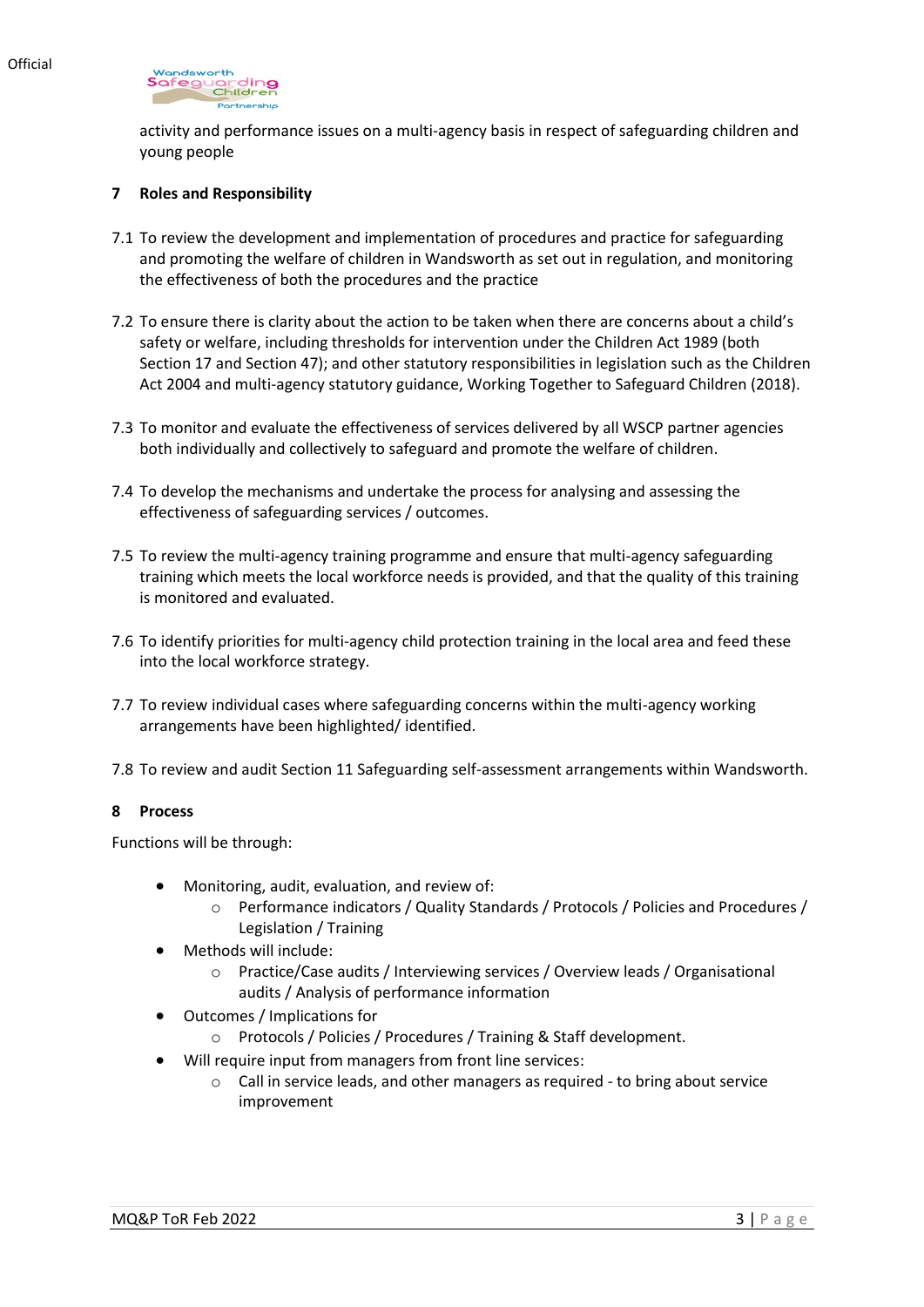

If a sub-committee has identified work for another sub-committee actions to be taken:

- The chair will write to the chair of the intended sub-committee informing them of the reason for the work to be transferred and intended outcomes including link to the WSCP priority areas
- For Training Workforce & Development include projected costs for consideration
- Receiving chair will confirm (in writing) whether work will be undertaken and if not, why not
- Disagreement around how work moves between sub-committees should be escalated to the Executive for agreement

# **9 Decision Making / Dispute Resolution**

The Chair will be asked to mediate and negotiate a satisfactory solution, based on the best interest of children. If dispute remains unresolved then final decision will be reached by WSCP Executive Partners

### **10 Escalation**

### Se[e escalation guidance](https://wscp.org.uk/media/1329/inter_agency_escalation_policy-v2.docx)

# **11 Conflict of Interest**

All panel members must declare at the start of the meeting any issue that may present as conflict of interest e.g., where bias may affect decision making, member representing and having scrutinising role for their own agency, lack of independence. In such situations the conflict will be recorded for the minutes and the panel /chair if not person in question will agree how to progress and mitigate against the conflict.

### **12 Voice of the child**

MQ&P will address/ challenge/reassure and be an advocate that the child's voice is always heard in each agency and as a partnership will act as appropriate.

### **13 Anti-racist / discriminatory practice**

MQ&P will address /challenge /scrutinise and reassure what is happening in each agency and as a partnership will act as appropriate.

### **14 Review**

To be reviewed annually or more frequent as appropriate

### **15 Business Process**

The business team is responsible for all aspects of administration to ensure smooth running of the partnership. Additional resources to be identified as necessary. Meetings will be recorded, and minutes of the meeting, agenda, and papers will be circulated to all members of the group following each meeting for consideration at the next meeting.